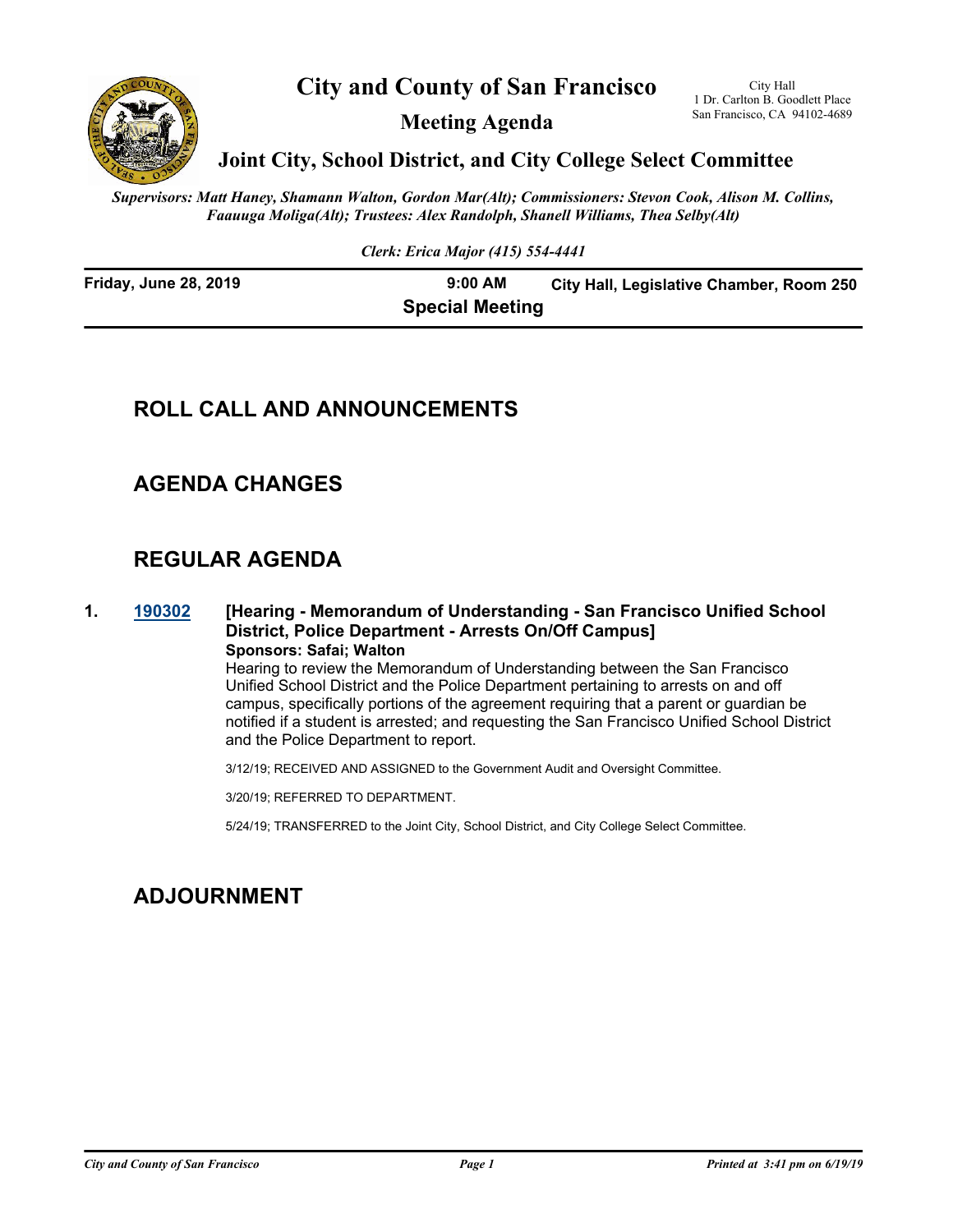# **LEGISLATION UNDER THE 30-DAY RULE**

*(There is no legislation pending under the 30-Day Rule)*

*NOTE: The following legislation will not be considered at this meeting. Board Rule 3.22 provides that when an Ordinance or Resolution is introduced which would CREATE OR REVISE MAJOR CITY POLICY, the Committee to which the legislation is assigned shall not consider the legislation until at least thirty days after the date of introduction. The provisions of this rule shall not apply to the routine operations of the departments of the City or when a legal time limit controls the hearing timing. In general, the rule shall not apply to hearings to consider subject matter when no legislation has been presented, nor shall the rule apply to resolutions which simply URGE action to be taken.*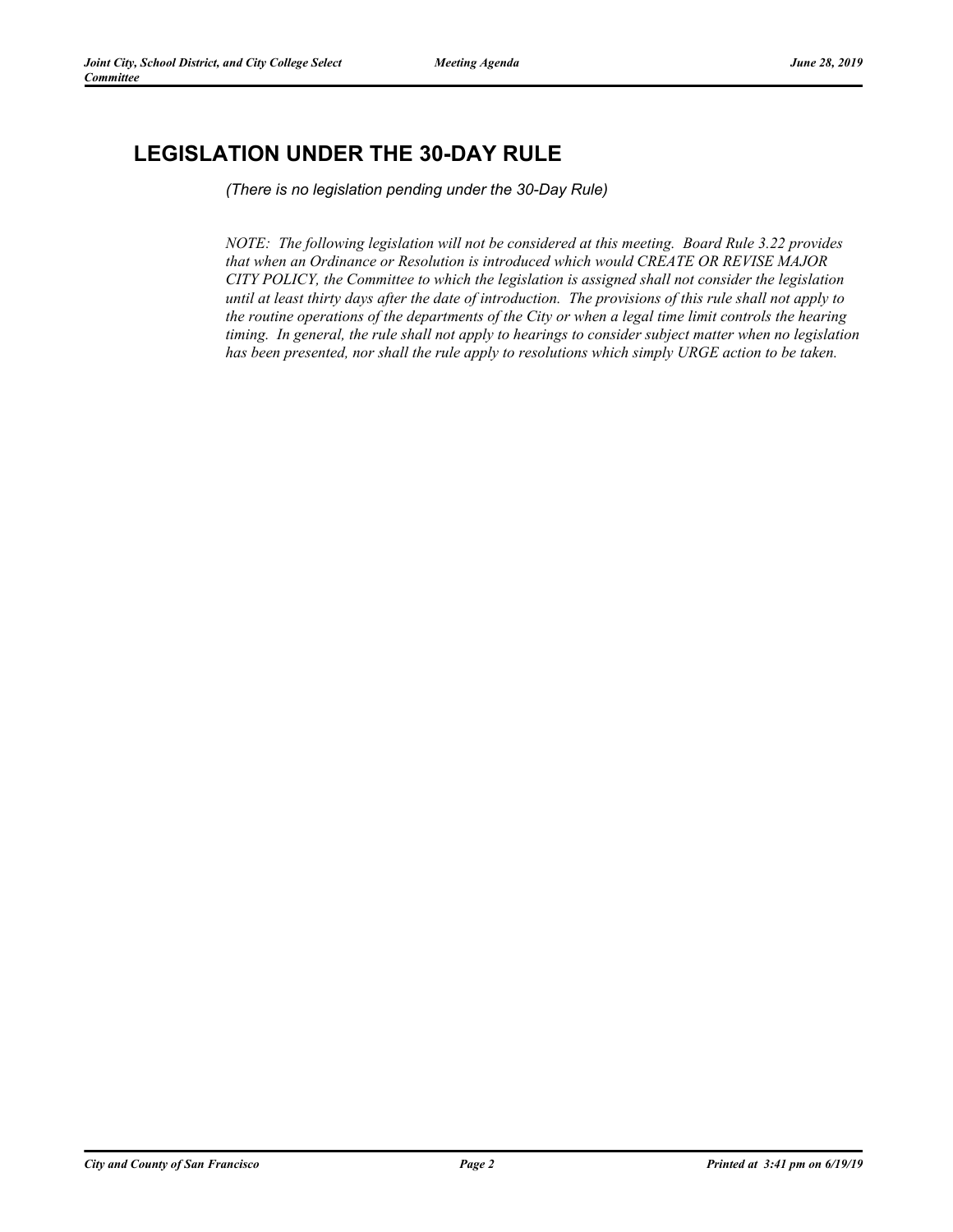### **Agenda Item Information**

Each item on the Consent or Regular agenda may include the following documents:

1) Legislation, 2) Budget and Legislative Analyst report,

3) Department or Agency cover letter and/or report, 4) Public correspondence

Items will be available for review at City Hall, 1 Dr. Carlton B. Goodlett Place, Room 244, Reception Desk.

#### **Meeting Procedures**

The Board of Supervisors is the legislative body of the City and County of San Francisco. The Board has several standing committees where ordinances and resolutions are the subject of hearings at which members of the public are urged to testify. The full Board does not hold a second public hearing on measures which have been heard in committee.

Board procedures do not permit: 1) persons in the audience to vocally express support or opposition to statements by Supervisors or by other persons testifying; 2) ringing and use of cell phones, pagers, and similar sound-producing electronic devices; 3) bringing in or displaying signs in the meeting room; and 4) standing in the meeting room.

Each member of the public will be allotted the same maximum number of minutes to speak as set by the President or Chair at the beginning of each item or public comment, excluding City representatives, except that public speakers using interpretation assistance will be allowed to testify for twice the amount of the public testimony time limit. If simultaneous interpretation services are used, speakers will be governed by the public testimony time limit applied to speakers not requesting interpretation assistance. Members of the public who want a document placed on the overhead for display should clearly state such and subsequently remove the document when they want the screen to return to live coverage of the meeting.

IMPORTANT INFORMATION: The public is encouraged to testify at Committee meetings. Persons unable to attend the meeting may submit to the City, by the time the proceedings begin, written comments regarding the agenda items. These comments will be made a part of the official public record and shall be brought to the attention of the Board of Supervisors. Written communications should be submitted to the Clerk of the Board or Clerk of the Committee: 1 Dr. Carlton B. Goodlett Place, Room 244, San Francisco, CA 94102. Communications not received prior to the hearing may be delivered to the Clerk of the Board or Clerk of the Committee at the hearing and you are encouraged to bring enough copies for distribution to all of its members.

LAPTOP COMPUTER FOR PRESENTATIONS: Contact City Hall Media Services at (415) 554-7490 to coordinate the use of the laptop computer for presentations. Presenters should arrive 30 minutes prior to the meeting to test their presentations on the computer.

COPYRIGHT: System content that is broadcasted live during public proceedings is secured by High-bandwidth Digital Content Protection (HDCP), which prevents copyrighted or encrypted content from being displayed or transmitted through unauthorized devices. Members of the public who utilize chamber digital, audio and visual technology may not display copyrighted or encrypted content during public proceedings.

AGENDA PACKET: Available for review in the Office of the Clerk of the Board, City Hall, 1 Dr.Carlton B Goodlett Place, Room 244, or on the internet at http://www.sfbos.org/meetings. Meetings are cablecast on SFGovTV, the Government Channel 26. For DVD copies and scheduling call (415) 554-4188.

LANGUAGE INTERPRETERS: Requests must be received at least 48 hours in advance of the meeting to help ensure availability. Contact Peggy Nevin at (415) 554-5184. AVISO EN ESPAÑOL: La solicitud para un traductor debe recibirse antes de mediodía de el viernes anterior a la reunion. Llame a Peggy Nevin at (415) 554-5184. Paunawa: Ang mga kahilingan ay kailangang matanggap sa loob ng 48 oras bago mag miting upang matiyak na matutugunan ang mga hiling. Mangyaring tumawag ka sa (415) 554-5184.